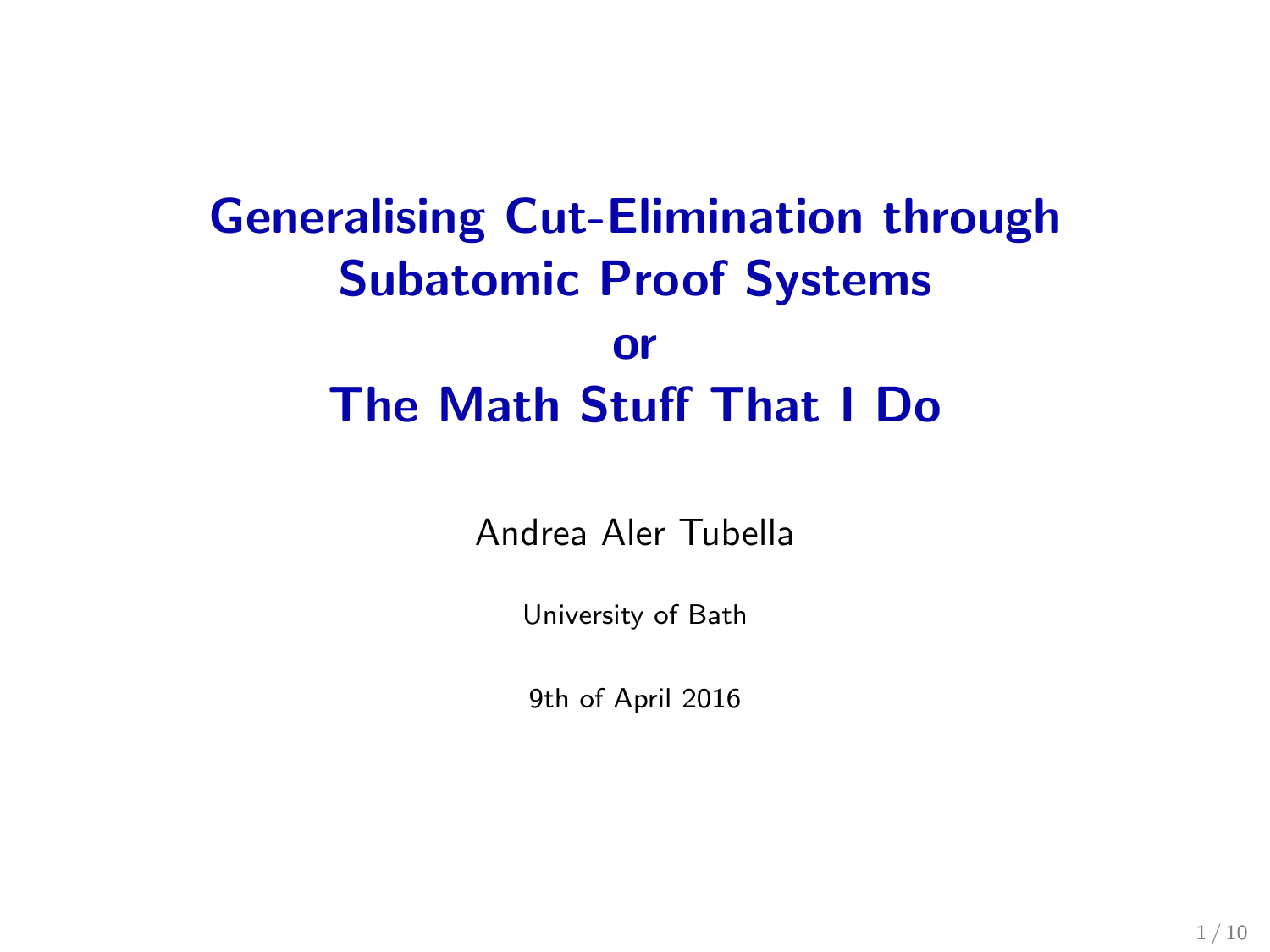- $\triangleright$  Curry-Howard isomorphism: programs and proofs are the same
	- $\blacktriangleright$  the type returned is what we prove
	- $\triangleright$  the types of the arguments taken are assumptions
	- $\triangleright$  the program is a proof from the assumptions to the conclusion
- $\triangleright$  Feel free to substitute proof by program in all of my talk.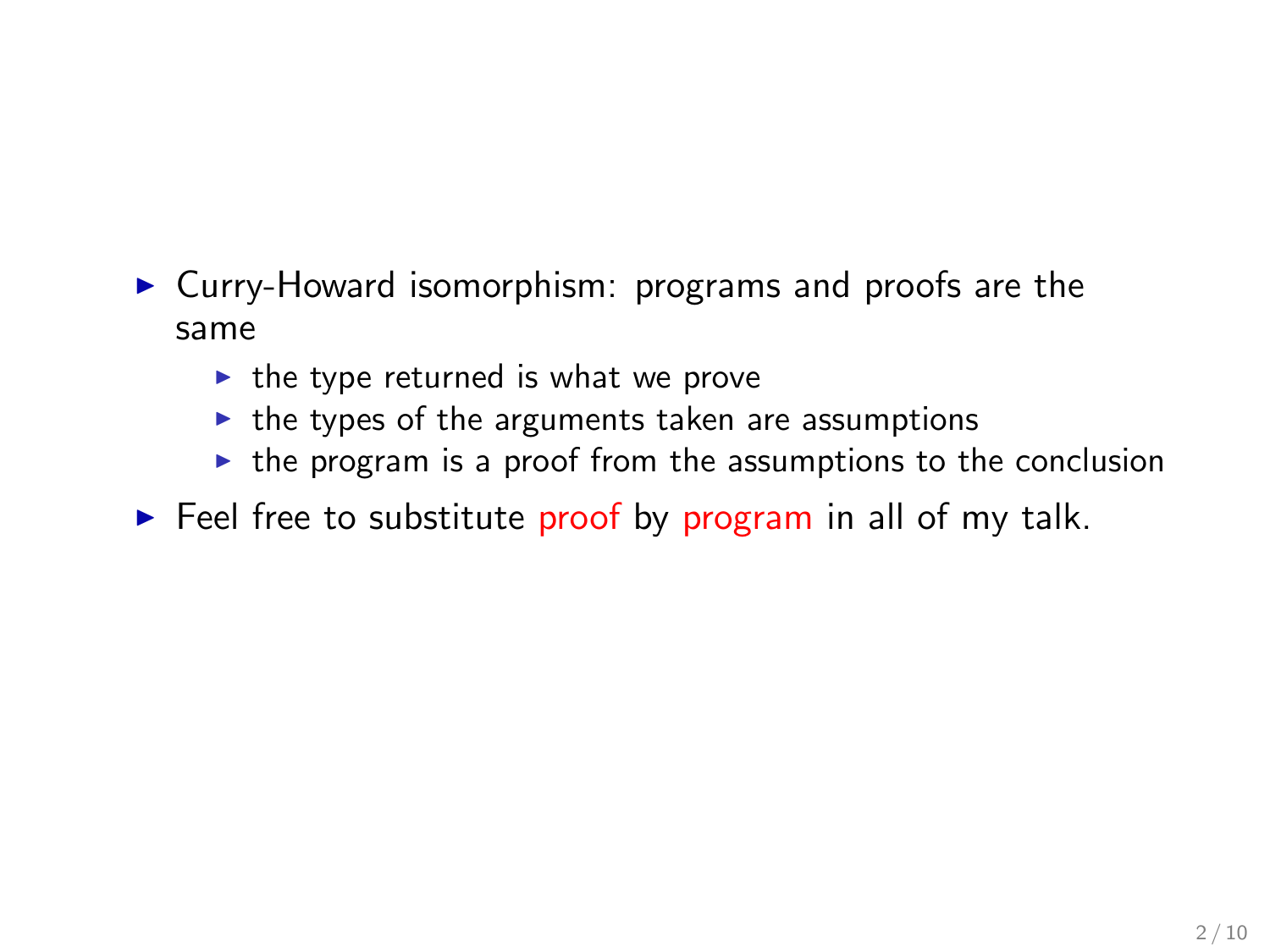# What is Mathematical Logic?

 $\triangleright$  We start from some very philosophical questions...

- $\triangleright$  What can we prove?
- $\triangleright$  What is a valid proof?
- $\blacktriangleright$  How long are the proofs?
- $\triangleright$  To answer them, in the best tradition of mathematics, we use symbolic languages to represent reasoning.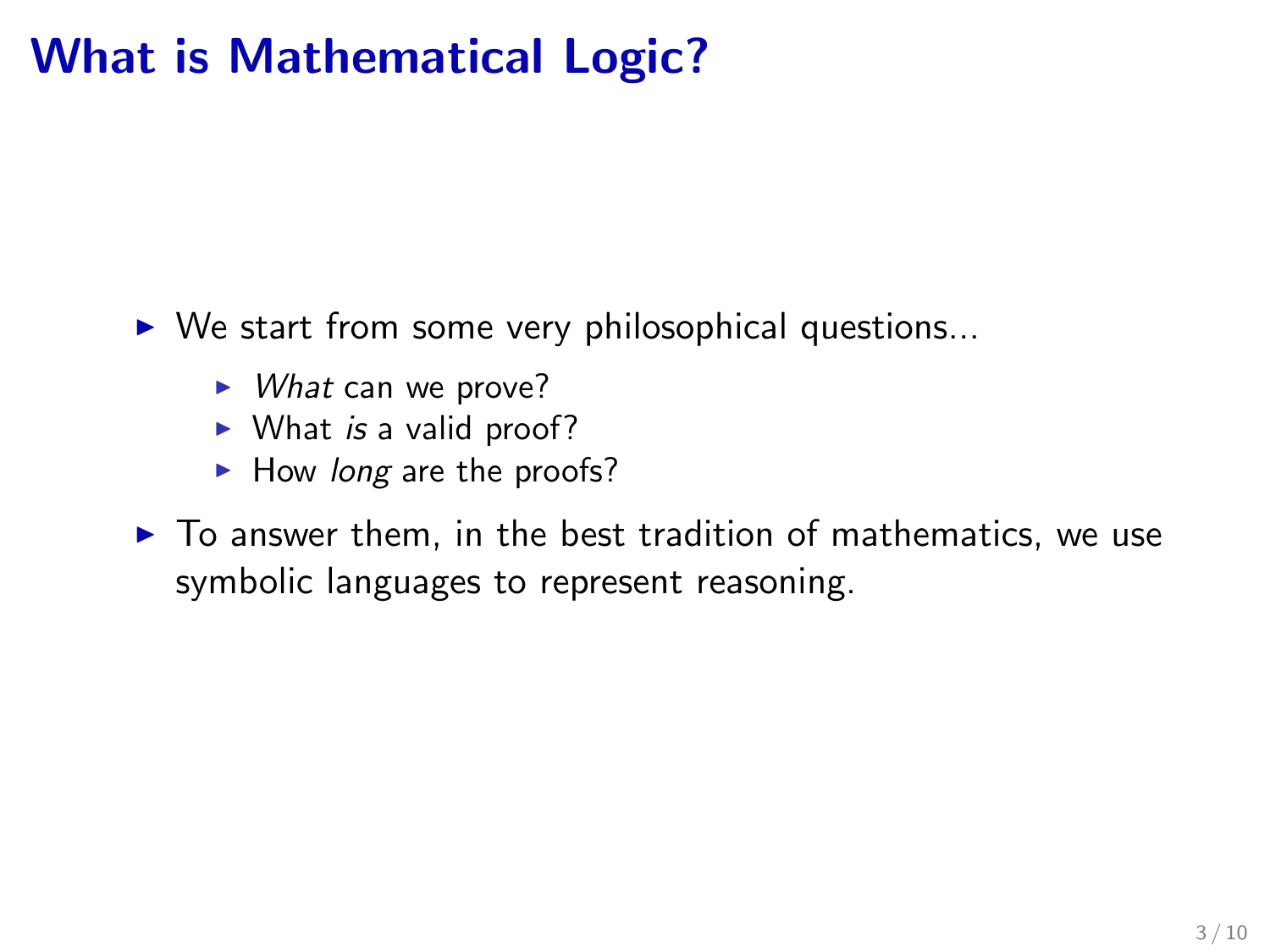# Representing proofs

Some examples:

$$
\frac{\frac{d}{\lambda} \frac{t}{\frac{t}{\overline{b}, b}} \frac{d}{\overline{b}, a, \overline{a}, \overline{b}}}{\frac{\lambda \frac{t}{\overline{b}, b}, a, \overline{a}, \overline{b}, \overline{b}}{\cot \frac{t}{\overline{b}, b}, a, \overline{a}, \overline{b}, \overline{b}, b}} \frac{\frac{d}{\overline{b}, \overline{a}, \overline{a}}}{\lambda \frac{t}{\overline{b}, \overline{b}, \overline{b}} \frac{d}{\overline{b}, \overline{b}, \overline{b}} \frac{d}{\overline{b}, \overline{b}, \overline{b}, a, \overline{a}, \overline{b}}}{\cot \frac{t}{\overline{b}, \overline{b}, a, \overline{a}, \overline{b}, \overline{b}, b}} \frac{\frac{d}{\overline{b}, a, \overline{a}} \frac{d}{\overline{b}, \overline{b}}}{\frac{t}{\overline{b}, a, \overline{a}, \overline{b}} \frac{d}{\overline{b}} \frac{d}{\overline{b}} \frac{d}{\overline{b}} \frac{d}{\overline{b}} \frac{d}{\overline{b}} \frac{d}{\overline{b}} \frac{d}{\overline{b}} \frac{d}{\overline{b}} \frac{d}{\overline{b}} \frac{d}{\overline{b}} \frac{d}{\overline{b}} \frac{d}{\overline{b}} \frac{d}{\overline{b}} \frac{d}{\overline{b}} \frac{d}{\overline{b}} \frac{d}{\overline{b}} \frac{d}{\overline{b}} \frac{d}{\overline{b}} \frac{d}{\overline{b}} \frac{d}{\overline{b}} \frac{d}{\overline{b}} \frac{d}{\overline{b}} \frac{d}{\overline{b}} \frac{d}{\overline{b}} \frac{d}{\overline{b}} \frac{d}{\overline{b}} \frac{d}{\overline{b}} \frac{d}{\overline{b}} \frac{d}{\overline{b}} \frac{d}{\overline{b}} \frac{d}{\overline{b}} \frac{d}{\overline{b}} \frac{d}{\overline{b}} \frac{d}{\overline{b}} \frac{d}{\overline{b}} \frac{d}{\overline{b}} \frac{d}{\overline{b}} \frac{d}{\overline
$$



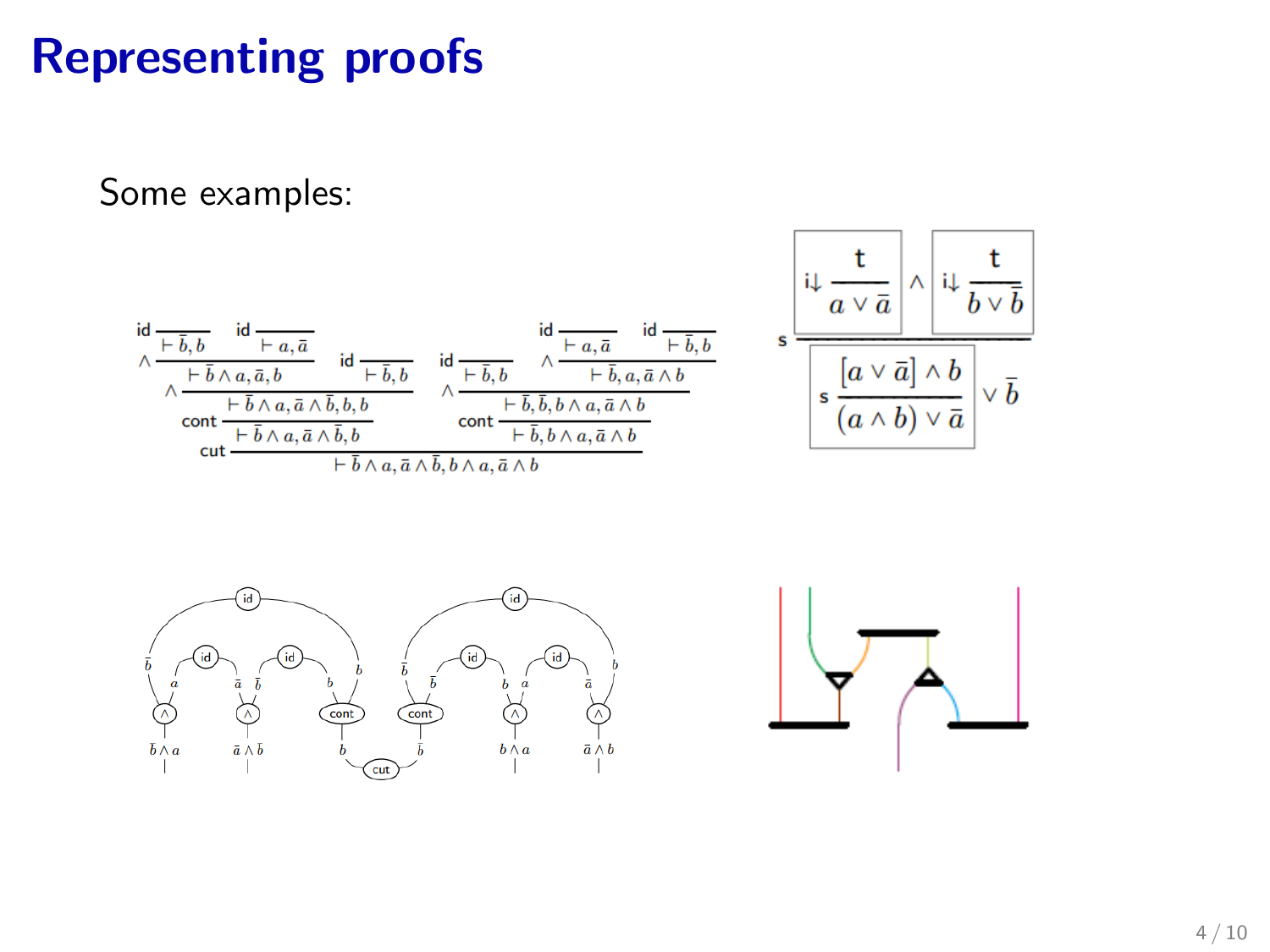# This isn't even my final form

- $\triangleright$  We are still looking for an ideal language.
- $\triangleright$  We want to solve a fundamental problem: when are two proofs the same?
- $\blacktriangleright$  They should be represented by the same object.
	- $\triangleright$  By giving simpler languages, we get closer to the answer.
- $\triangleright$  To build better languages, we need to understand how to better represent the properties that we like to study.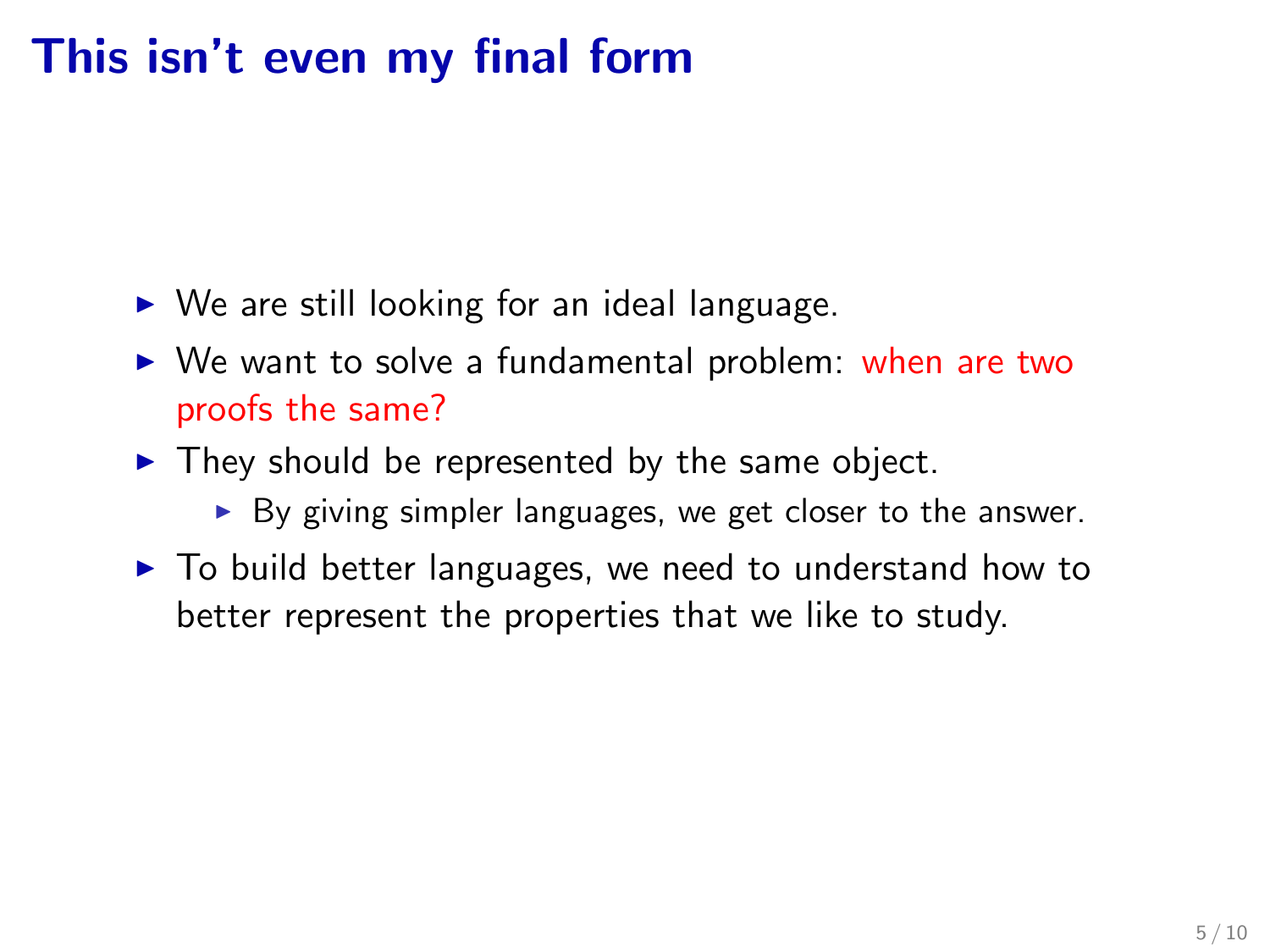#### The coolest property

- $\triangleright$  The cut rule expresses that if we have a proof that A implies B and a proof that B implies C, then we have a proof that  $A$ implies C.
- $\triangleright$  We love systems that have the cut...
- $\blacktriangleright$  ... but we want the cut to be "optional" or admissible.
	- $\blacktriangleright$  for consistency
	- $\triangleright$  for proof search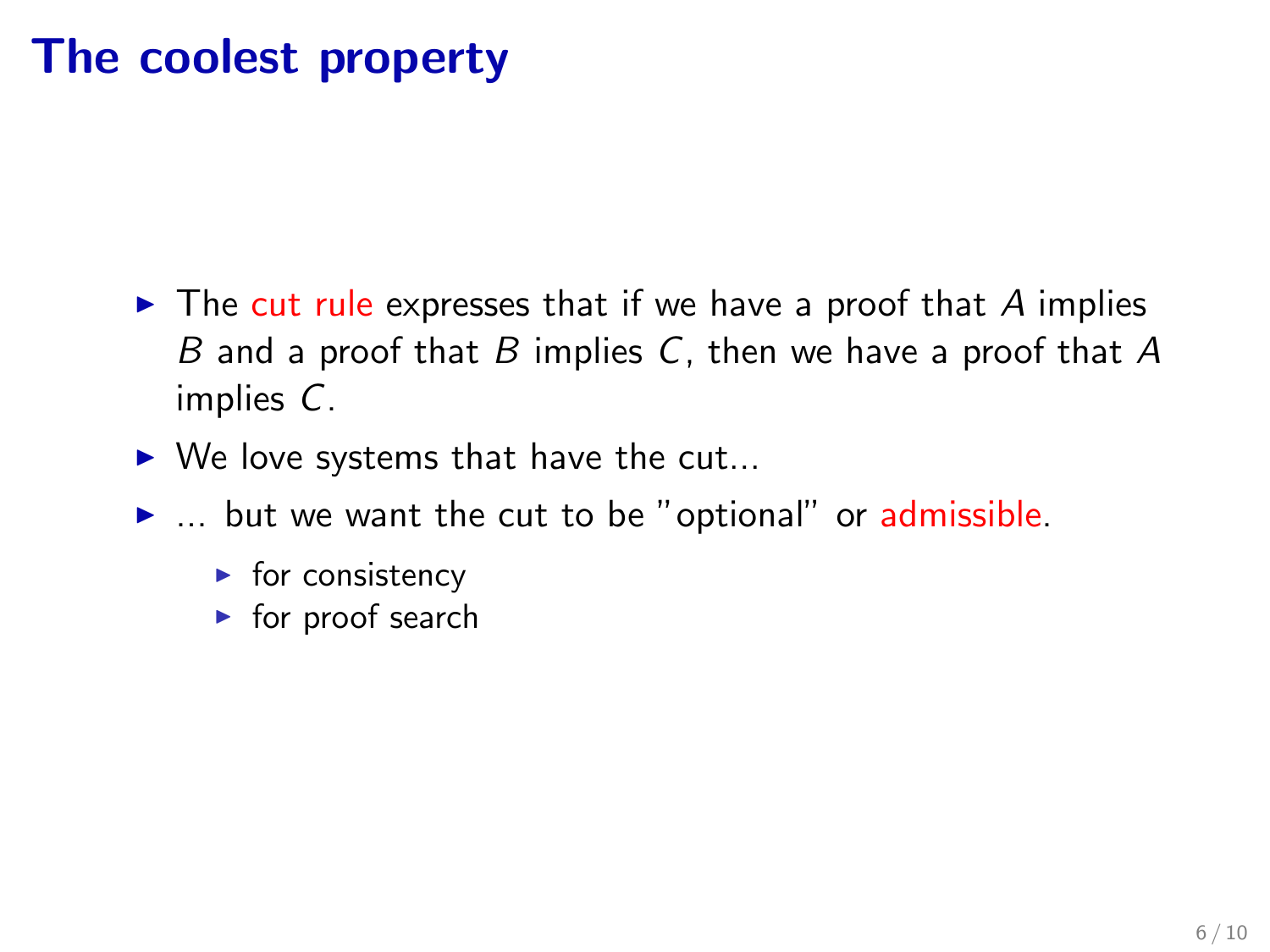#### The problem

- $\triangleright$  The process of showing that the cut is admissible is called cut-elimination.
- $\triangleright$  We study cut-elimination a lot!
	- $\blacktriangleright$  Can it be done?
	- $\blacktriangleright$  How much bigger are proofs without cuts?
- $\triangleright$  But it is very specific and very difficult, an important step when designing new proof systems...
- $\blacktriangleright$  ... so I want to understand it.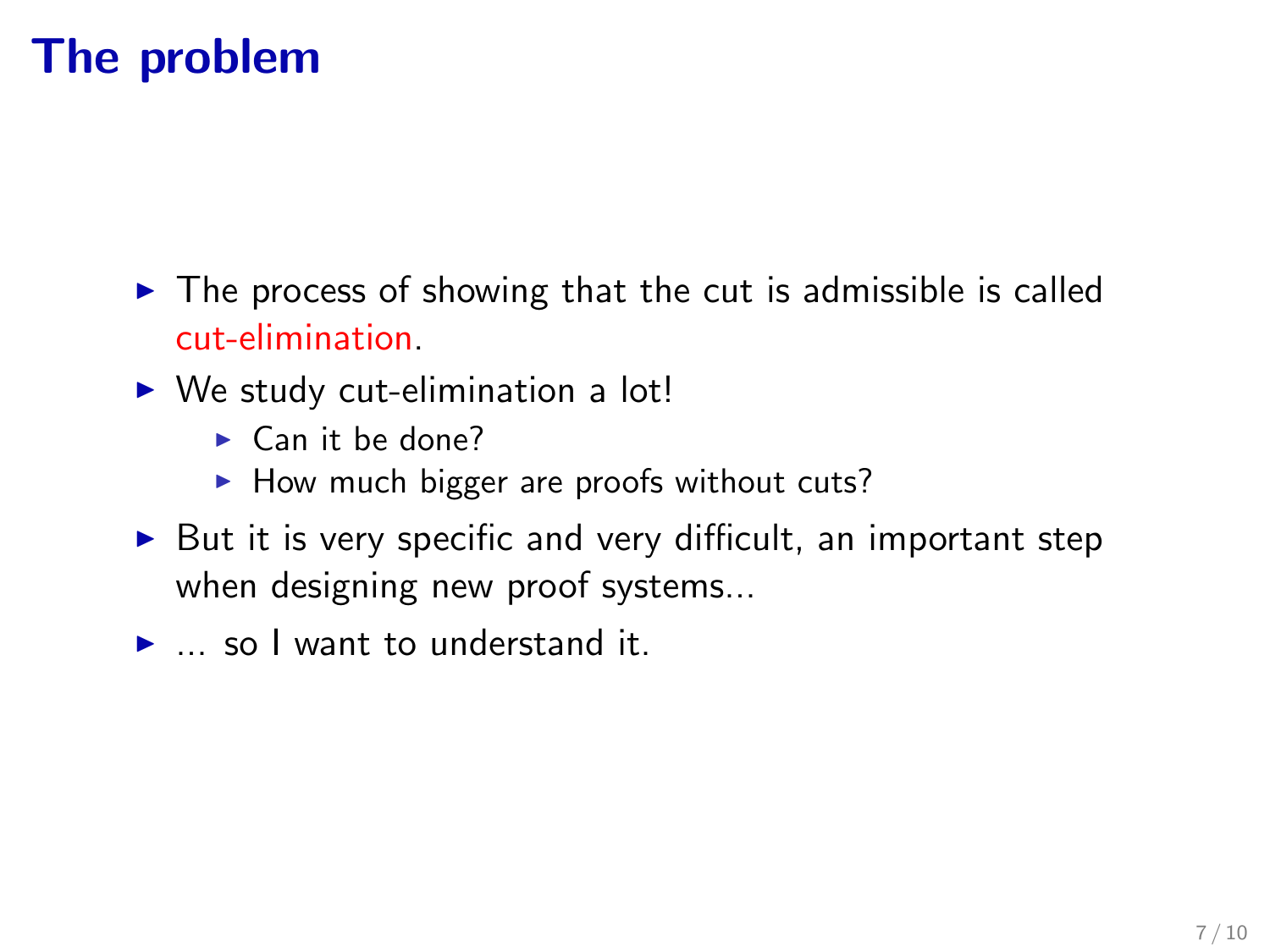## THE shape

- $\triangleright$  To have a general cut-elimination, we need a general way to represent a proof system.
- $\blacktriangleright$  Normally, rules have different shapes:

|                  | $(A \vee B) \wedge C$ |
|------------------|-----------------------|
| $a \vee \bar{a}$ | $(A \wedge C) \vee B$ |

 $\triangleright$  We present a shape to rule them all!

$$
\frac{(A \alpha B) \beta (C \gamma D)}{(A \beta C) \alpha (B \delta D)}
$$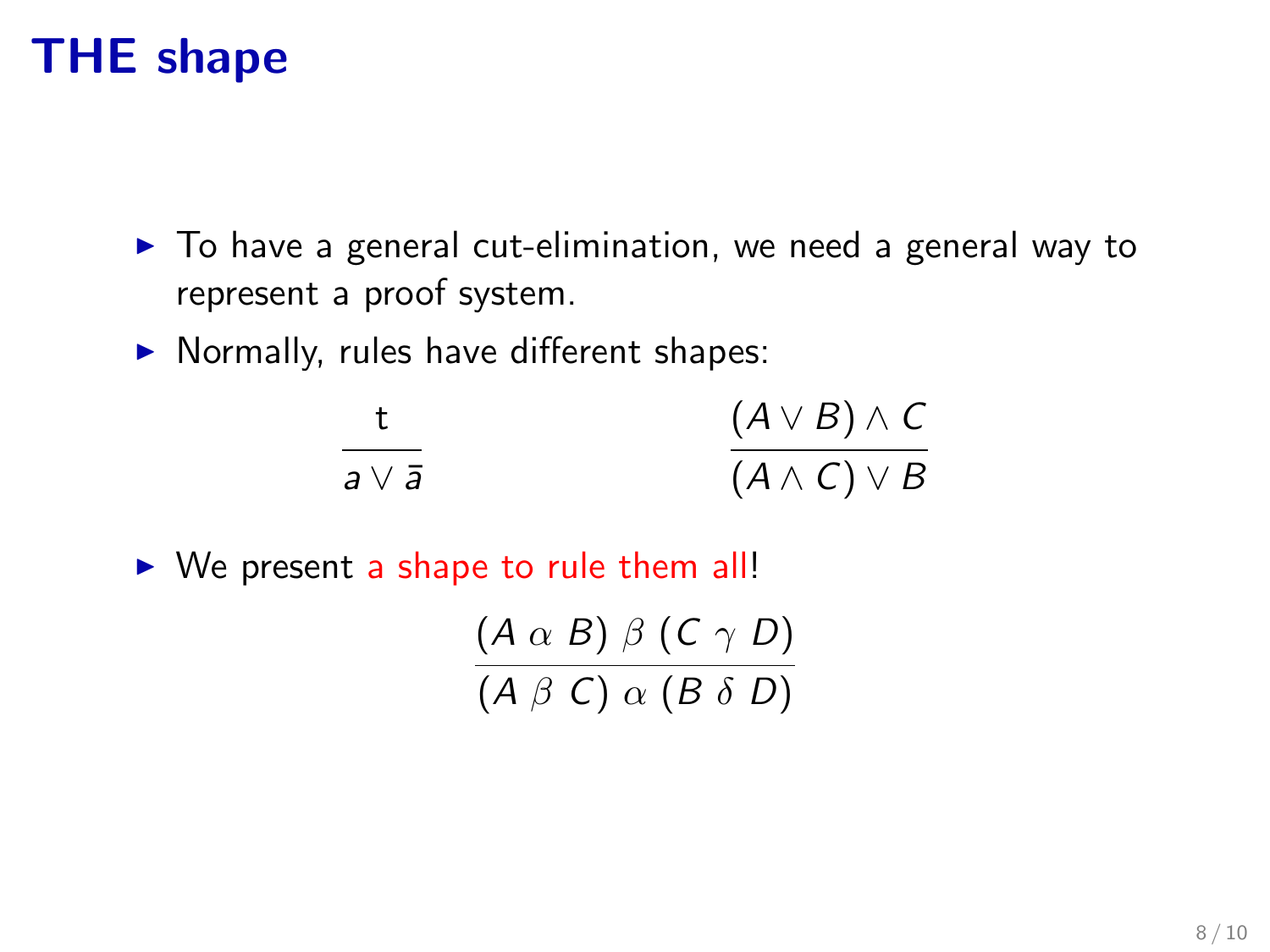# In my thesis

- $\triangleright$  I show that many many many rules can be captured by THE shape.
- $\blacktriangleright$  I divide cut-elimination into two different processes, and explain how each of them changes the size of a proof.
- $\blacktriangleright$  I give general theorems for each of the two processes, and prove them.
- $\blacktriangleright$  I give lots of examples of how the general theorems work when they are applied to specific systems.
- $\blacktriangleright$  I give an idea of how some of the elements of the procedure are represented geometrically with our current language, and also reflect on how it is still possible to improve it by showing what we can't represent yet.